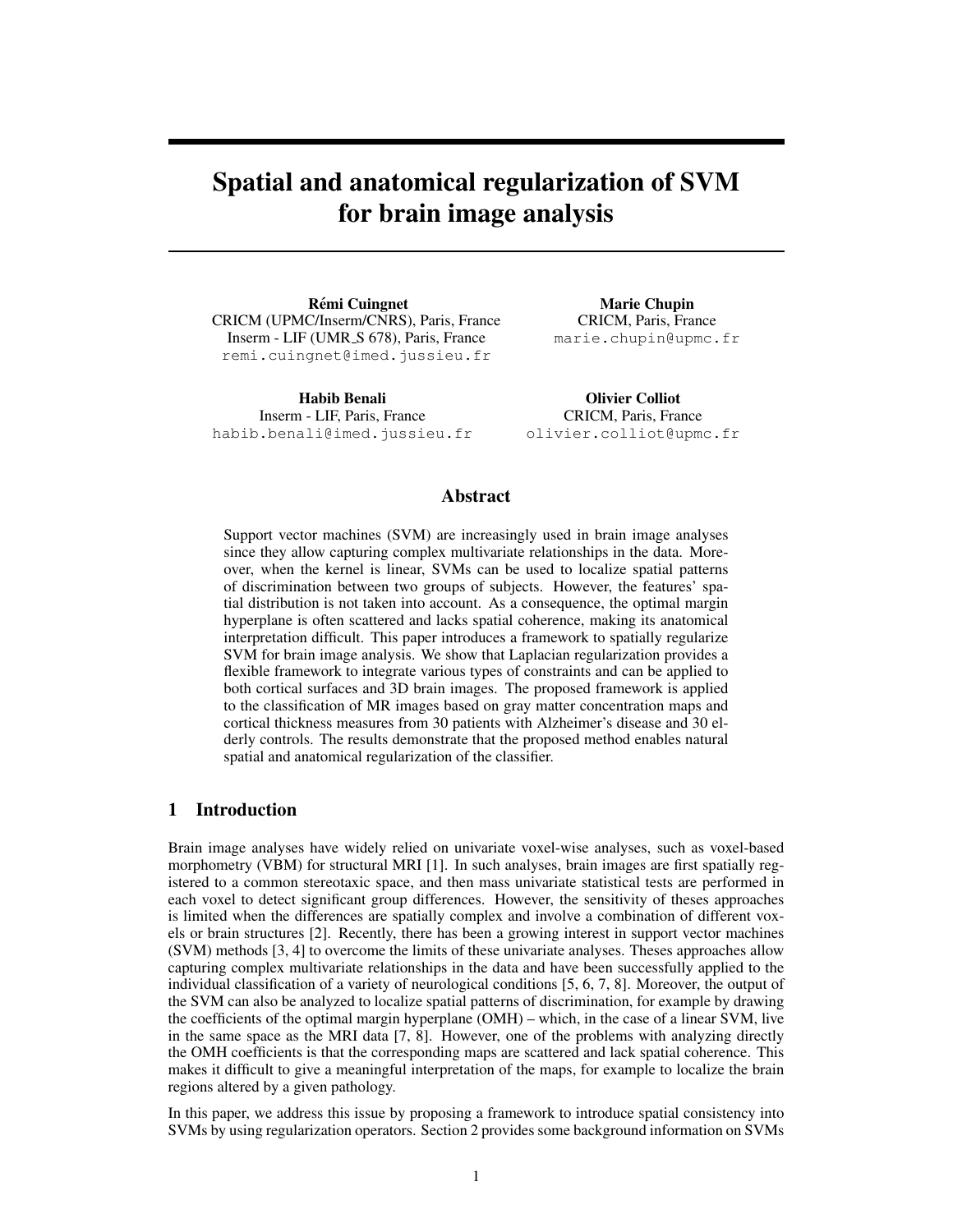and regularization operators. We then show that the regularization operator framework provides a flexible approach to model different types of proximity (section 3). Section 4 presents the first type of regularization, which models spatial proximity, i.e. two features are close if they are spatially close. We then present in section 5 a more complex type of constraint, called anatomical proximity. In the latter case, two features are considered close if they belong to the same brain network; for instance two voxels are close if they belong to the same anatomical or functional region or if they are anatomically or functionally connected (based on fMRI networks or white matter tracts). Finally, in section 6, the proposed framework is illustrated on the analysis of MR images using gray matter concentration maps and cortical thickness measures from 30 patients with AD and 30 elderly controls from the ADNI database (www.adni-info.org).

## 2 Priors in SVM

In this section, we first describe the neuroimaging data that we consider in this paper. Then, after some background on SVMs and on how to add prior knowledge in SVMs, we describe the framework of regularization operators.

#### 2.1 Brain imaging data

In this contribution, we consider any feature computed either at each voxel of a 3D brain image or at any vertex of the cortical surface. Typically, for anatomical studies, the features could be tissue concentration maps such as gray matter (GM) or white matter (WM) for the 3D case or cortical thickness maps for the surface case. The proposed methods are also applicable to functional or diffusion weighted MRI. We further assume that 3D images or cortical surfaces were spatially normalized to a common stereotaxic space (e.g. [9]) as in many group studies or classification methods [5, 6, 7, 8, 10].

Let V be the domain of the 3D images or surfaces.  $v$  will denote an element of V (i.e. a voxel or a vertex). Thus,  $\mathcal{X} = \mathbb{R}^{\mathcal{V}}$ , together with the canonical dot product will be the *input space*.

Let  $x_s \in \mathcal{X}$  be the data of a given subject s. In the case of 3D images,  $x_s$  can be considered in two different ways: (*i*) as an element of  $\mathbb{R}^d$  where d denotes the number of voxels, (*ii*) as a real-valued function defined on a compact subset of  $\mathbb{R}^3$ . Both finite and continuous viewpoints will be studied in this paper because they allow different types of regularization. Similarly, in the surface case,  $x_s$  can be viewed either as an element of  $\mathbb{R}^d$  where d denotes the number of vertices or as a real-valued function on a 2-dimensional compact Riemannian manifold.

We consider a group of N subjects with their corresponding data  $(\mathbf{x}_s)_{s \in [1,N]} \in \mathcal{X}^N$ . Each subject is associated with a group  $(y_s)_{s \in [1,N]} \in \{-1,1\}^N$  (typically his diagnosis, i.e. diseased or healthy).

#### 2.2 Linear SVM

The linear SVM solves the following optimization problem [3, 4, 11]:

$$
\left(\mathbf{w}^{\mathrm{opt}}, b^{\mathrm{opt}}\right) = \underset{\mathbf{w} \in \mathcal{X}, b \in \mathbb{R}}{\arg \min} \sum_{s=1}^{N} l_{\mathrm{hinge}} \left(y_s \left[ \langle \mathbf{w}, \mathbf{x}_s \rangle + b\right] \right) + \lambda \parallel \mathbf{w} \parallel^2
$$
 (1)

where  $\lambda \in \mathbb{R}^+$  is the *regularization parameter* and  $l_{\text{hinge}}$  the *hinge loss function* defined as:  $l_{\text{hinge}}: u \in \mathbb{R} \mapsto \max(0, 1 - u).$ 

With a linear SVM, the *feature space* is the same as the *input space*. Thus, when the input features are the voxels of a 3D image, each element of  $\mathbf{w}^{\text{opt}} = (w_v^{\text{opt}})_{v \in \mathcal{V}}$  also corresponds to a voxel. Similarly, for the surface-based methods, the elements of  $\overrightarrow{w}^{opt}$  can be represented on the vertices of the cortical surface. To be anatomically consistent, if  $v^{(1)} \in V$  and  $v^{(2)} \in V$  are close according to the topology of V, their weights in the SVM classifier,  $w_{n(1)}^{\text{opt}}$  $v_{v^{(1)}}^{\text{opt}}$  and  $w_{v^{(2)}}^{\text{opt}}$  $v_{\nu^{(2)}}^{\text{opt}}$  respectively, should be similar. In other words, if  $v^{(1)}$  and  $v^{(2)}$  correpond to two neighboring regions, they should have a similar role in the classifier function. However, this is not guaranteed with the standard linear SVM (as for example in [7]) because the regularization term *is not a spatial regularization*. The aim of the present paper is to propose methods to ensure that  $w^{\text{opt}}$  is spatially regularized.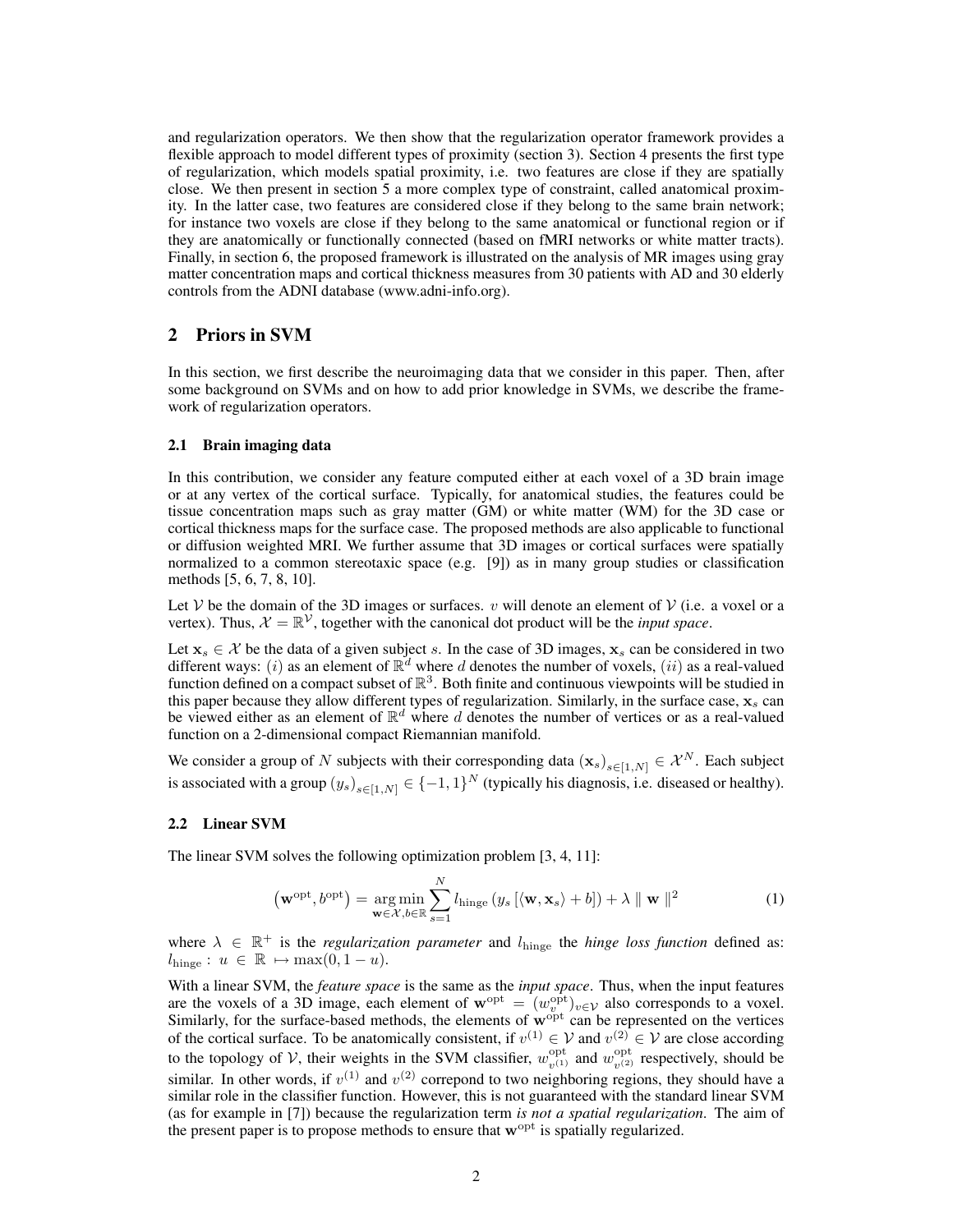#### 2.3 How to include priors in SVM

To spatially regularize the SVM, one has to include some prior knowledge on the proximity of features. In the literature, three main ways have been considered in order to include priors in SVMs.

In an SVM, all the information used for classification is encoded in the kernel. Hence, the first way to include prior is to directly design the kernel function [4]. But this implies knowing a metric on the input space  $X$  consistent with the prior knowledge.

Another way is to force the classifier function to be locally invariant to some transformations. This can be done:  $(i)$  by directly engineering a kernel which leads to locally invariant SVM,  $(ii)$  by generating artificially transformed examples from the training set to create virtual support vectors (virtual SV),  $(iii)$  by using a combination of both these approaches called kernel jittering  $[12, 13, 13]$ 14]. But the main difficulty here is how to define the transformations to which we would like the kernel to be invariant.

The last way is to consider SVM from the regularization viewpoint [15, 4]. The idea is to force the classifier function to be smooth with respect to some criteria. This is the viewpoint which is adopted in this paper.

#### 2.4 Regularization operators

Our aim is to introduce a spatial regularization on the classifier function of the SVM which can be written as sgn  $(f(\mathbf{x}_s) + b)$  where  $\tilde{f} \in \mathbb{R}^{\mathcal{X}}$ . This is done through the definition of a *regularization operator* P on f. Following [15, 4], P is defined as a linear map from a space  $\mathcal{F} \subset \mathbb{R}^{\mathcal{X}}$  into a dot product space  $(\mathcal{D}, \langle \cdot, \cdot \rangle_{\mathcal{D}})$ .

 $G: \mathcal{X} \times \mathcal{X} \to \mathbb{R}$  is a Green's function of a regularization operator P iff:

$$
\forall f \in \mathcal{F}, \ \forall \mathbf{x} \in \mathcal{X}, \ f(\mathbf{x}) = \langle P(G(\mathbf{x}, \cdot), P(f)) \rangle_{\mathcal{D}} \tag{2}
$$

If P admits at least a Green's function called  $G$ , then  $G$  is a positive semi-definite kernel and the minimization problem:

$$
(f^{\text{opt}}, b^{\text{opt}}) = \underset{f \in \mathcal{F}, b \in \mathbb{R}}{\arg \min} \sum_{s=1}^{N} l_{\text{hinge}} \left( y_s \left[ f(\mathbf{x}_s) + b \right] \right) + \lambda \parallel P(f) \parallel_{\mathcal{D}}^2 \tag{3}
$$

is equivalent to the SVM minimization problem with kernel  $G$ .

Since in linear SVM, the feature space is the input space, f lies in the input space. Therefore, the optimisation problem (3) is very convenient to include spatial regularization on  $f$  via the definition of P. Note that, usually, F is a Reproducing Kernel Hilbert Space (RKHS) with kernel K and  $\mathcal{D} = \mathcal{F}$ . Hence, if P is bounded, injective and compact, P admits a Green's function  $G = (P^{\dagger}P)^{-1}K$  where  $P^{\dagger}$  denotes the adjoint of  $P$ .

One has to define the regularization operator  $P$  so as to obtain the suitable regularization for the problem.

# 3 Laplacian regularization

Spatial regularization requires the notion of proximity between elements of  $\mathcal V$ . This can be done through the definition of a graph in the discrete case or a metric in the continuous case. In this section, we propose spatial regularizations based on the Laplacian for both of these proximity models. This penalizes the high-frequency components with respect to the topology of  $\mathcal V$ .

#### 3.1 Graphs

When  $\mathcal V$  is finite, weighted graphs are a natural framework to take spatial information into consideration. Voxels of a brain image can be considered as nodes of a graph which models the voxels' proximity. This graph can be the voxel connectivity (6, 18 or 26) or a more sophisticated graph.

We chose the following regularization operator:

$$
P: \mathbf{w}^* \in \mathcal{F} = \mathcal{L}(\mathbb{R}^\mathcal{V}, \mathbb{R}) \mapsto \left(e^{\frac{1}{2}\beta L} \mathbf{w}\right)^* \in \mathcal{F}
$$
 (4)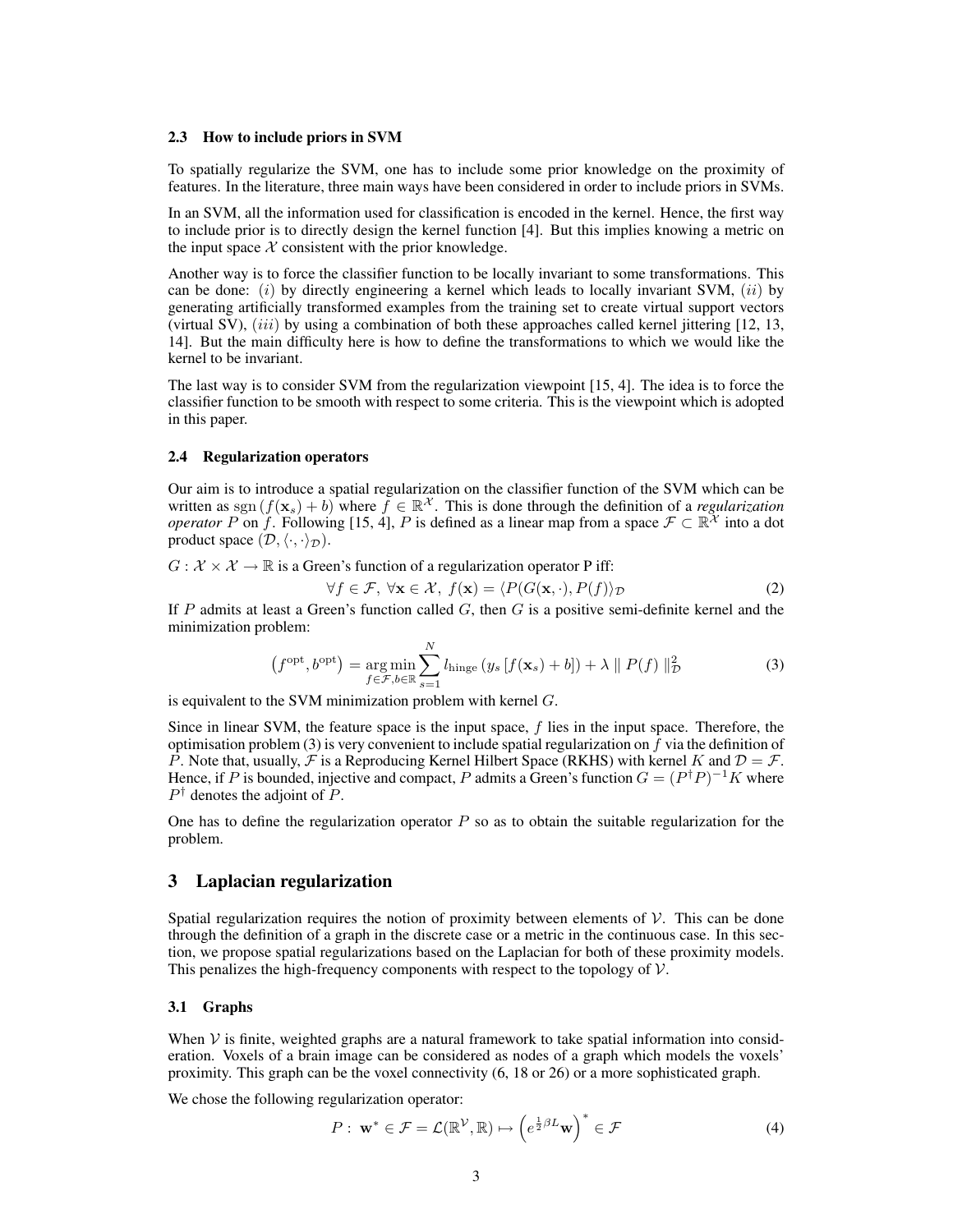where L denotes the graph Laplacian [16] and  $w^*$  the dual vector of w.  $\beta$  controls the size of the regularization. The optimization problem then becomes:

$$
(\mathbf{w}^{\mathrm{opt}}, b^{\mathrm{opt}}) = \underset{\mathbf{w} \in \mathcal{X}, b \in \mathbb{R}}{\arg \min} \sum_{s=1}^{N} l_{\mathrm{hinge}} \left( y_s \left[ \langle \mathbf{w}, \mathbf{x}_s \rangle + b \right] \right) + \lambda \parallel e^{\frac{1}{2}\beta L} \mathbf{w} \parallel^2
$$
 (5)

Such a regularization exponentially penalizes the high-frequency components and thus forces the classifier to consider as similar voxels highly connected according to the graph adjacency matrix. According to the previous section, this new minimization problem (5) is equivalent to an SVM optimization problem. The new kernel  $K_\beta$  is given by:

$$
K_{\beta}(\mathbf{x}_1, \mathbf{x}_2) = \mathbf{x}_1^T e^{-\beta L} \mathbf{x}_2
$$
\n(6)

This is a heat or diffusion kernel on a graph. Our approach differs from the diffusion kernels introduced by Kondor et al. [17] because the nodes of the graph are the features, here the voxels, whereas in [17], the nodes were the objects to classify. Laplacian regularization was also used in satellite imaging [18] but, again, the nodes were the objects to classify. Our approach can also be considered as a spectral regularization on the graph [19]. To our knowledge, such spectral regularization has not been applied to brain images but only to the classification of microarray data [20].

#### 3.2 Compact Riemannian manifolds

In this paper, when  $V$  is continuous, it can be considered as a 2-dimensional (e.g. surfaces) or a 3-dimensional (e.g. 3D Euclidean or more complex) compact Riemannian manifold. The metric then models the notion of proximity. On such spaces, the heat kernel exists [21, 22]. Therefore, the Laplacian regularization presented in the previous paragraph can be extended to compact Riemannian manifolds [22]. Similarly to the graphs, we chose the following regularization operator:

$$
P: \mathbf{w}^* \in \mathcal{F} = \mathcal{L}(\mathbb{R}^\mathcal{V}, \mathbb{R}) \mapsto \left(e^{\frac{1}{2}\beta \Delta} \mathbf{w}\right)^* \in \mathcal{F}
$$
 (7)

where ∆ denotes the Laplace-Beltramin operator. The optimization problem is also equivalent to an SVM optimization problem with kernel  $K_\beta(\mathbf{x}_1, \mathbf{x}_2) = \mathbf{x}_1^T e^{-\beta \Delta} \mathbf{x}_2$ . Note the difference between our approach and that of Laferty and Lebanon [22]. In our case, the points of the manifolds are the features, whereas in [22], they were the objects to classify.

In sections 4 and 5, we present different types of proximity models which correspond to different types of graphs or distances.

# 4 Spatial proximity

In this section, we consider the case of regularization based on spatial proximity, i.e. two voxels (or vertices) are close if they are spatially close.

#### 4.1 The 3D case

When  $V$  are the image voxels (discrete case), the simplest option to encode the spatial proximity is to use the image connectivity (e.g. 6-connectivity) as a regularization graph. Similarly, when  $V$ is a compact subset of  $\mathbb{R}^3$  (continuous case), the proximity is encoded by a Euclidean distance. In both cases, this is equivalent to pre-process the data with a Gaussian smoothing kernel with standard deviation  $\sigma = \sqrt{\beta}$  [17].

However, smoothing the data with a Gaussian kernel would mix gray matter (GM), white matter (WM) and cerebrospinal fluid (CSF). Instead, we propose a graph which takes into consideration both the spatial localization and the tissue types. Based on tissue probability maps, in each voxel v, we have the set of probabilities  $p_v$  that this voxel belongs to GM, WM or CSF. We considered the following graph. Two voxels are connected if and only if they are neighbors in the image (6-connectivity). The weight  $a_{u,v}$  of the edge between two connected voxels u and v is  $a_{u,v} = e^{-d_{\chi^2}(p_u, p_v)^2/(2\sigma^2)}$ , where  $d_{\chi^2}$  is the  $\chi^2$ -distance between two distributions. We chose beforehand  $\sigma$  equal to the standard deviation of  $d_{\chi^2}(p_u, p_v)$ .

To compute the kernel, we computed  $e^{-\beta L} \mathbf{x}_s$  for each subject s in the training set by scaling the Laplacian and using the Taylor series expansion.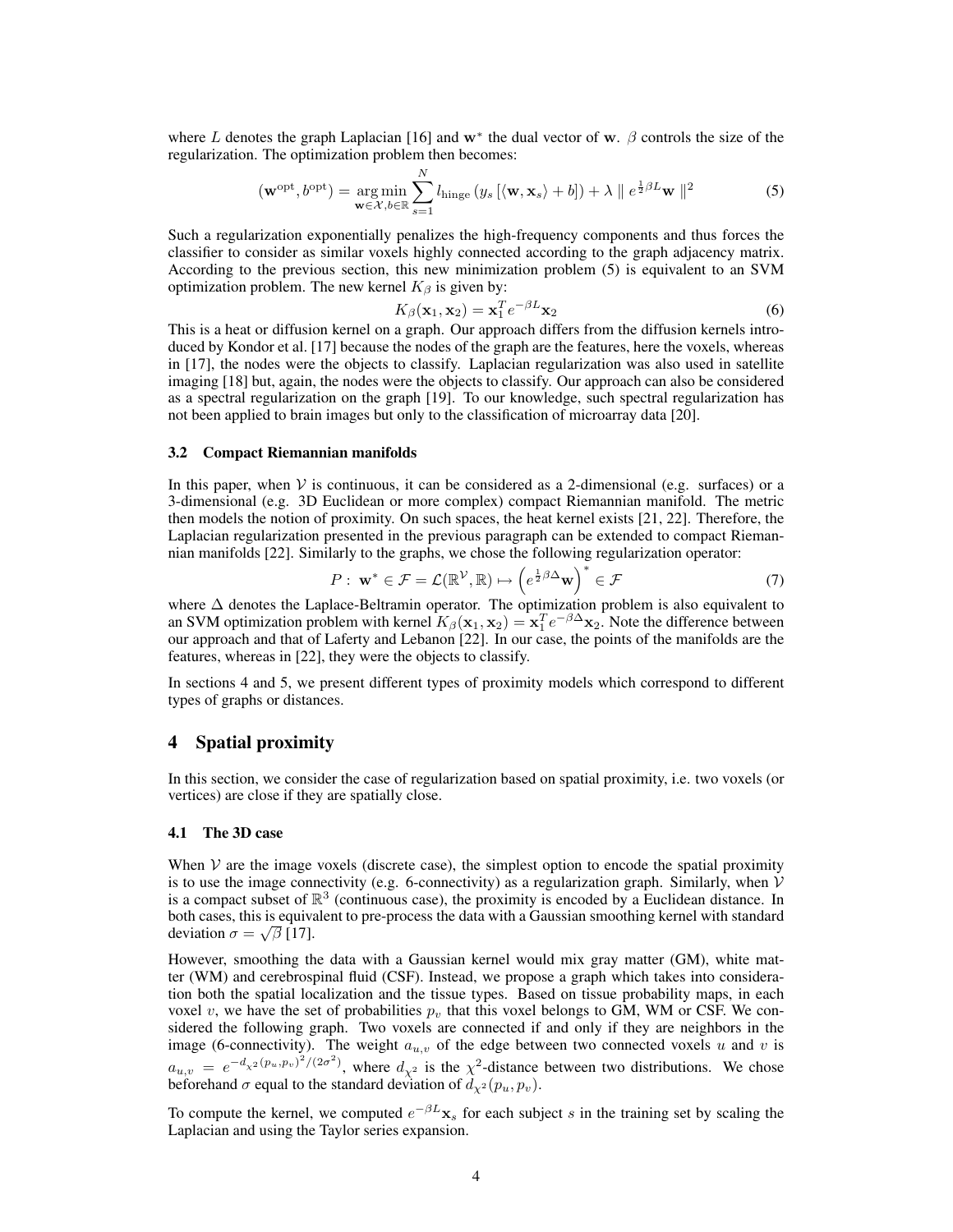#### 4.2 The surface case

The connectivity graph is not directly applicable to surfaces. Indeed, the regularization would then strongly depend on the mesh used to discretize the surface. This shortcoming can be overcome by reweighing the graph with conformal weights. In this paper, we chose a different approach by adopting the continuous viewpoint: we consider the cortical surface as a 2-dimensional Riemannian manifold and use the regularization operator defined by equation (7). Indeed, the Laplacian is an intrinsic operator and does not depend on the chosen surface parameterization. The heat kernel has already been used for cortical smoothing for example in [23, 24, 25, 26]. We will therefore not detail this part. We used the implementation described in [26].

## 5 Anatomical proximity

In this section, we consider a different type of proximity, which we call anatomical proximity. Two voxels are considered close if they belong to the same brain network. For example, two voxels can be close if they belong to the same anatomical or functional region (defined for example by a probabilistic atlas). This can be seen as a "short-range" connectivity. Another example is that of "long-range" proximity which models the fact that distant voxels can be anatomically (through white matter tracts) or functionally connected (based on fMRI networks).

We first focus on the discrete case. The presented framework can be used either for 3D images or surfaces and computed very efficiently. However, such an efficient implementation was obtained at the cost of the spatial proximity. Therefore, we then show a continuous formulation which enables to consider both spatial and anatomical proximity.

#### 5.1 On graphs: atlas and connectivity

Let  $(A_1, \dots, A_R)$  be the R regions of interest (ROI) of an atlas and  $p(v \in A_r)$  the probability that the voxel v belongs to region  $A_r$ . Then the probability that two voxels  $v^{(i)}$  and  $v^{(j)}$ belong to the same region is:  $\sum_{r=1}^{R} p((v^{(i)}, v^{(j)}) \in A_r^2)$ . We assume that if  $v^{(i)} \neq v^{(j)}$  then:  $p((v^{(i)}, v^{(j)}) \in \mathcal{A}_r^2) = p(v^{(i)} \in \mathcal{A}_r) p(v^{(j)} \in \mathcal{A}_r)$ . Let  $E \in \mathbb{R}^{d \times R}$  be the right stochastic matrix defined by:  $E_{i,r} = p(v^{(i)} \in A_r)$ . Then, for  $i \neq j$ , the  $(i, j)$ -th entry of the adjacency matrix  $EE^t$ is the probability that the voxels  $v^{(i)}$  and  $v^{(j)}$  belong to the same regions.

For "long-range" connections (structural or functional), one can consider an  $R$ -by- $R$  matrix  $C$  with the  $(r_1, r_2)$ -th entry being the probability that  $\mathcal{A}_{r_1}$  and  $\mathcal{A}_{r_2}$  are connected. Then the adjacency matrix becomes:  $ECE<sup>t</sup>$ . We considered the normalized Laplacian  $\tilde{L}$  [16], to be sure that the two terms commute:

$$
\tilde{L} = I_d - D^{-\frac{1}{2}} ECE^t D^{-\frac{1}{2}} \tag{8}
$$

where D is a diagonal matrix. Hence, if  $CE<sup>t</sup>D<sup>-1</sup>E$  is not singular, we have:

$$
e^{-\beta \tilde{L}} = e^{-\beta} \left[ I_d + D^{-\frac{1}{2}} E (e^{\beta C E^t D^{-1} E} - I_R) (C E^t D^{-1} E)^{-1} C E^t D^{-\frac{1}{2}} \right]
$$
(9)

The computation requires only the computation of  $D^{-\frac{1}{2}}$ , which is done efficiently since D is a diagonal matrix, and the computation of inverse and the matrix exponential of an  $R$ -by- $R$  matrix, which is also efficient since  $\overline{R} \sim 10^2$ .

This method can be directly applied to both 3D images and cortical surfaces. Unfortunately, the efficient implementation was obtained at the cost of the spatial proximity. The next section presents a combination of anatomical and spatial proximity using the continuous viewpoint.

#### 5.2 On statistical manifolds

In this section, the goal is to take into account various prior informations such as tissue information, atlas information and spatial proximity. We first show that this can be done by considering the images or surfaces as statistical manifolds together with the Fisher metric. We then give some details about the computation of the kernel.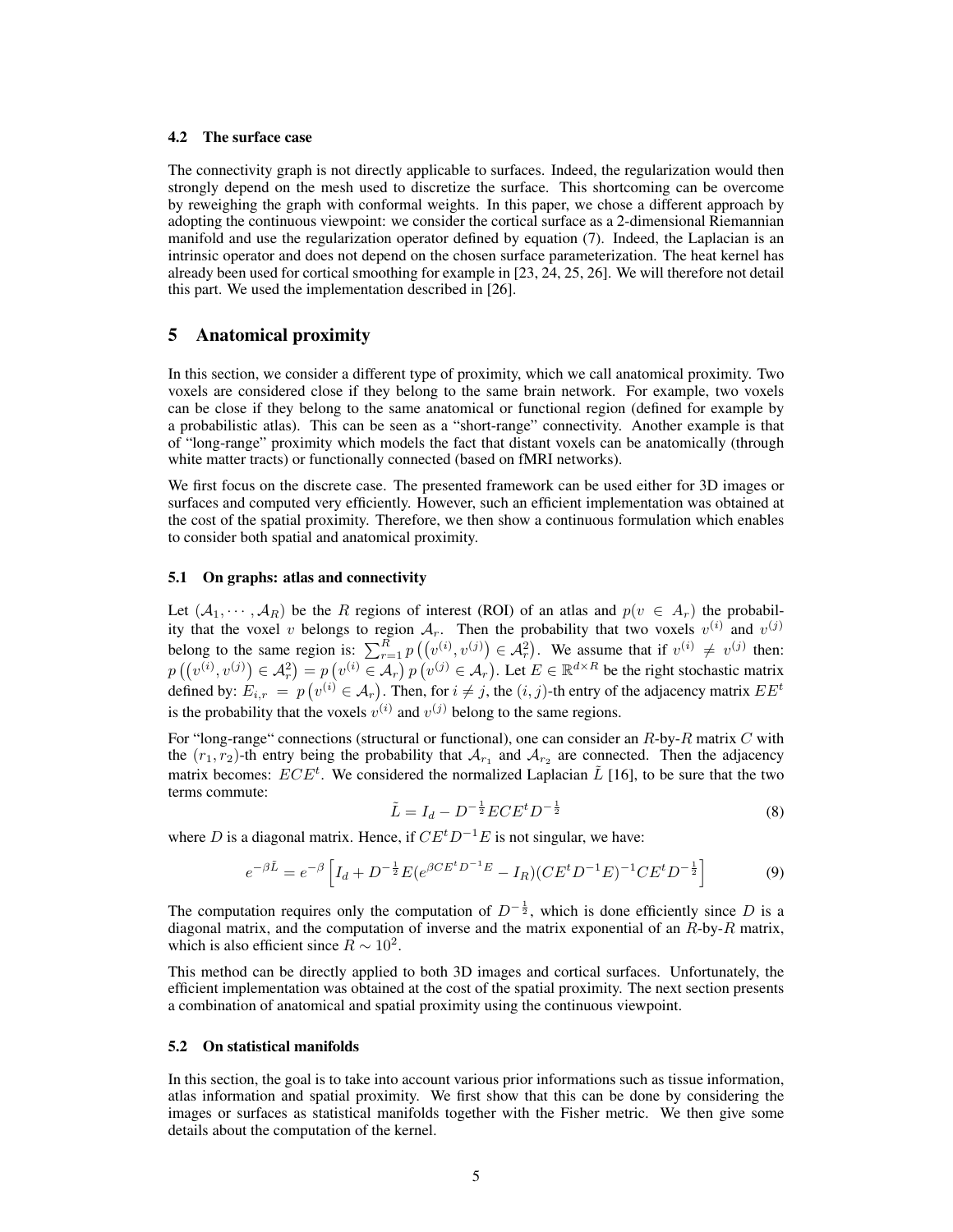Fisher metric We assume that we are given an anatomical or a functional atlas  $A$  composed of R regions:  $\{A_r\}_{r=1\cdots R}$ . Similarly,  $\mathcal{T} = \{T_{\text{GM}}, T_{\text{WM}}, T_{\text{CSF}}\}$  denotes the set of brain tissues. In each point  $v \in V$ , we have a probability distribution  $p_{\text{atlas}}(\cdot|v) \in \mathbb{R}^{T \times A}$  which informs about the tissue type and the atlas region in  $v$ . Without any loss of generality, one can assume that the tissue information is encoded in the atlas. Therefore, we consider the probability  $p_{\text{atlas}}(\cdot | v) \in \mathbb{R}^{\mathcal{A}}$ . We also consider a probability distribution  $p_{\text{loc}}(\cdot|v) \in \mathbb{R}^{\mathcal{V}}$  which encodes the spatial proximity. A simple example is  $p_{\text{loc}}(\cdot|v) \sim \mathcal{N}(v, \sigma_{\text{loc}}^2)$ . Therefore, we consider the probability family:  $\mathcal{M} = \{p(\cdot|v) \in \mathbb{R}^{\mathcal{A} \times \mathcal{V}}\}_{v \in \mathcal{V}}$  where  $p(\cdot|v) = p_{\text{atlas}}(\cdot|v)p_{\text{loc}}(\cdot|v)$ .

A natural way to encode proximity on  $M$  is to use the Fisher metric as in [22]. With some smoothness assumption about p,  $M$  together with this metric is a compact Riemannian manifold [27]. For clarity, we present this framework only for 3D images but it could be applied to cortical surfaces with minor changes. The metric tensor g is then given for all  $v \in V$  by:

$$
g_{ij}(v) = \mathbb{E}_v \left[ \frac{\partial \log p(\cdot | v)}{\partial v_i} \frac{\partial \log p(\cdot | v)}{\partial v_j} \right], \ 1 \le i, j \le 3 \tag{10}
$$

If we further assume that  $p_{\text{loc}}(\cdot|v)$  is isotropic we have:

$$
g_{ij}(v) = g_{ij}^{\text{atlas}}(v) + \delta_{ij} \int_{u \in \mathcal{V}} p_{\text{loc}}(u|v) \left(\frac{\partial \log p_{\text{loc}}(u|v)}{\partial v_i}\right)^2 du \tag{11}
$$

where  $\delta_{ij}$  is the Kronecker delta and  $g^{\text{atlas}}$  is the metric tensor when  $p(\cdot|v) = p_{\text{atlas}}(\cdot|v)$ . When  $p_{\text{loc}}(\cdot|v) \sim \mathcal{N}(v, \sigma_{\text{loc}}^2 I_3)$ , we have:  $g_{ij}(v) = g_{ij}^{\text{atlas}}(v) + \frac{\delta_{ij}}{\sigma_{\text{loc}}^2}$ .

Computing the kernel Once the notion of proximity is defined, one has to compute the kernel matrix. The computation of the kernel matrix requires the computation of  $e^{-\beta \Delta}{\bf x}_s$  for all the subjects of the training set. The eigendecomposition of the Laplace-Beltrami operator is intractable since the number of voxels in a brain images is about 10<sup>6</sup>. Hence  $e^{-\beta \Delta} \mathbf{x}_s$  is considered as the solution at  $t = \beta$  of the heat equation with the Dirichlet homogeneous boundary conditions:

$$
\begin{cases} \frac{\partial \mathbf{u}}{\partial t} - \Delta \mathbf{u} = 0\\ \mathbf{u}(t=0) = \mathbf{x}_s \end{cases}
$$
(12)

The Laplace-Beltrami operator is given by [21]:  $\Delta u = \frac{1}{\sqrt{\det g}}$  $\sum^3$  $j=1$ ∂  $\partial v_j$  $\int \frac{3}{2}$  $i=1$  $h_{ij}\sqrt{\det g}\frac{\partial \mathbf{u}}{\partial \mathbf{u}}$  $\partial v_i$  $\setminus$ 

where  $h$  is the inverse tensor of  $g$ .

To solve equation (12), one can use a variational approach [28]. We used the rectangular finite elements in space and the explicit finite difference scheme for the time discretization.  $\Delta_x$  and  $\Delta_t$ denote the space step and the time step respectively.  $\Delta_x$  is fixed by the MRI spatial resolution.  $\Delta_t$ is then chosen so as to respect the Courant-Friedrichs-Lewy (CFL) condition, which can be written in this case as:  $\Delta_t \leq 2(\max \lambda_i)^{-1}$ , where  $\lambda_i$  are the eigenvalues of the general eigenproblem:  $\mathbf{K}U = \lambda \mathbf{M}U$  with K the stiffness matrix and M the mass matrix. To compute the optimal time step  $\Delta_t$ , we estimated the largest eigenvalue with the power iteration method.

# 6 Experiments and results

#### 6.1 Material

Subjects and MRI acquisition Data were obtained from the Alzheimer's Disease Neuroimaging Initiative (ADNI) database <sup>1</sup>. The Principal Investigator of this initiative is Michael W. Weiner, M.D., VA Medical Center and University of California - San Francisco.For up-to-date information see www.adni-info.org. We studied 30 patients with probable AD (age $\pm$  standard-deviation (SD) =  $74\pm4$ , range = 60-80 years, mini-mental score (MMS) =  $23\pm2$ ) and 30 elderly controls (age  $\pm$  SD =  $73\pm4$ , range = 60-80, MMS =  $29\pm1$ ) which were selected from the ADNI database according to the

<sup>1</sup>www.loni.ucla.edu/ADNI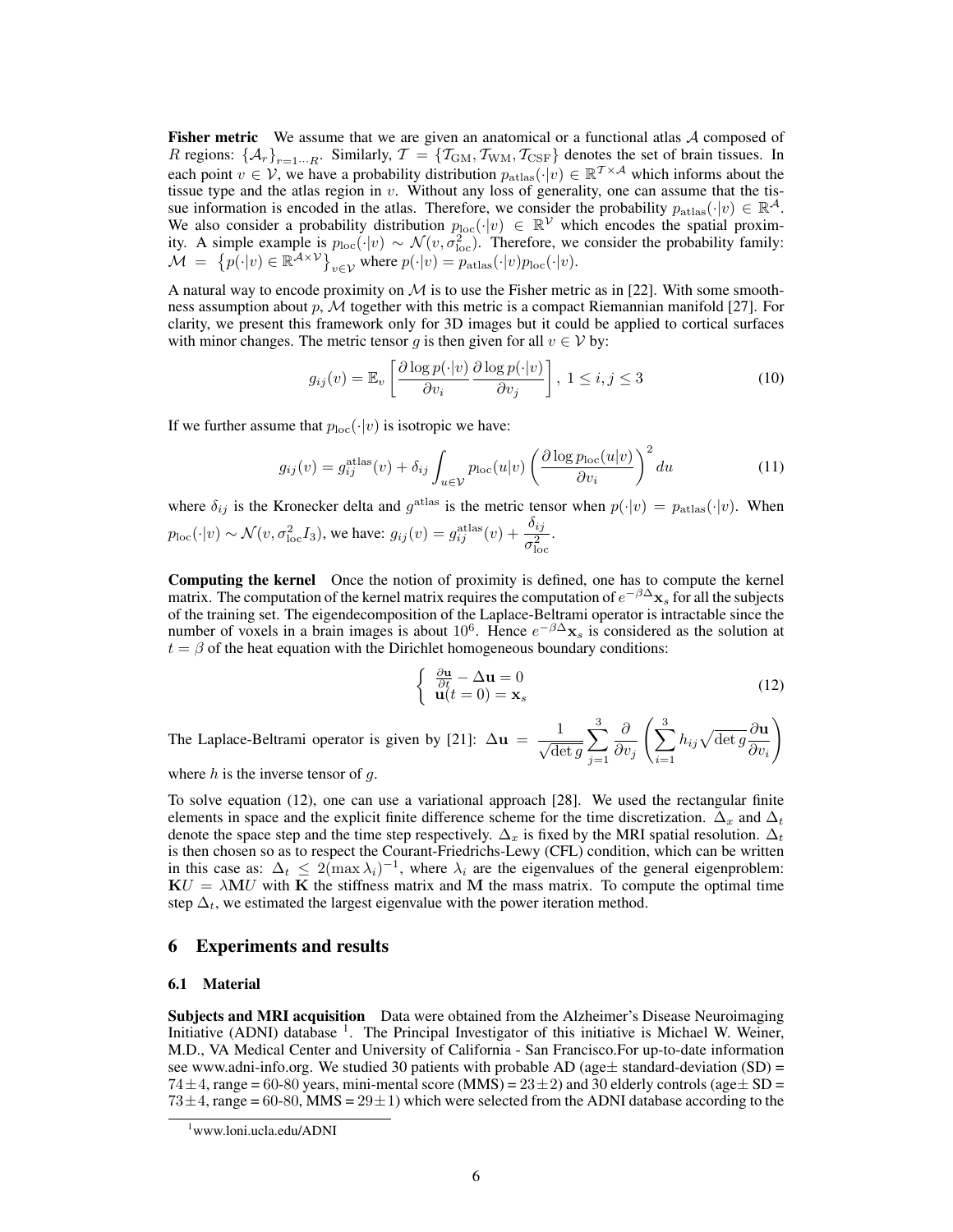following criteria. Subjects were excluded if their scan revealed major artifacts or gross structural abnormalities of the white matter, for it makes the tissue segmentation step fail. 80-year-old subjects or older were also excluded. The MR scans are T1-weighted MR images. MRI acquisition was done according to the ADNI acquisition protocol in [29].

Features extraction For the 3D image analyses, all T1-weighted MR images were segmented into gray matter (GM), white matter (WM) and cerebrospinal fluid (CSF) using the SPM5 (Statistical Parametric Mapping, London, UK) unified segmentation routine [30] and spatially normalized with DARTEL [9]. The features are the GM probability maps in the MNI space. For the surface-based analyses, the features are the cortical thickness values at each vertex of the cortical surface. Cortical thickness measures were performed with Freesurfer (Massachusetts General Hospital, Boston, MA).

## 6.2 Proposed experiments

As an illustration of the method, we present the results of the AD versus controls analysis. We present the maps associated to the optimal margin hyperplane (OMH). The classification function obtained with a linear SVM is the sign of the inner product of the features with  $w^{\text{opt}}$ , a vector orthogonal to the OMH [3, 4]. Therefore, if the absolute value of the *i*<sup>th</sup> component of  $\mathbf{w}^{\text{opt}}, |w_i^{\text{opt}}|$ , is small compared to the other components  $(|w_j^{\text{opt}}|)_{j\neq i}$ , the  $i^{\text{th}}$  feature will have a small influence on the classification. Conversely, if  $|w_i^{\text{opt}}|$  is relatively large, the *i*<sup>th</sup> feature will play an important role in the classifier. Thus the optimal weights  $w^{\text{opt}}$  allow us to evaluate the anatomical consistency of the classifier. In all experiments, the C parameter of the SVM was fixed to one ( $\lambda = \frac{1}{2NC}$  [4]).

## 6.3 Results: spatial proximity

In this section, we present the results for the spatial proximity in the 3D case (method presented in section 4.1). Due to space limitations, the surface case is not presented. Fig. 1(a) presents the OMH when no spatial regularization is performed. Fig. 1(b) shows the results with spatial proximity but without tissue probability maps. w becomes smoother and spatially consistent. However it mixes tissues and does not respect the topology of the cortex. For instance, it mixes tissues of the temporal lobe with tissues of the frontal and parietal lobes. The results with both spatial proximity and tissue maps are shown on Fig. 1(c). The OMH is much more consistent with the brain anatomy.  $\beta$  controls the size of the spatial regularization and was chosen to be equivalent to a 4mm-FWHM of the Gaussian smoothing. The classification accuracy was estimated by a leave-one-out cross validation. The classifiers were able to distinguish AD from CN with similar accuracies (83% with no spatial priors and 85% with spatial priors).

#### 6.4 Results: anatomical proximity

In this section, we present the results for the anatomical proximity. We first present the discrete surface case. The discrete 3D case leads to comparable results but is omitted here due to space limitations. We then present the continuous 3D case. Extension to surfaces is left for future work.

Discrete case For the discrete case, we used "short-range" proximity, defined by the cortical atlas of Desikan et al. [31] with binary probabilities. We tested different values for  $\beta = 0, 1, \dots, 5$ . The accuracies ranged between 80% and 85%. The highest accuracy was reached for  $\beta = 3$ . The optimal SVM weights w are shown on Fig. 2. When no regularization has been carried out, they are noisy and scattered (Fig. 2 (a)). When the amount of regularization is increased, voxels of a same region tend to be considered as similar by the classifier (Fig. 2(b-d)). Note how the anatomical coherence of the OMH varies with  $\beta$ .

Continuous case We then present the results of the 3D continuous case (section 5.2). The atlas information used was only the tissue types. We chose  $\sigma_{\text{loc}} = 10$ mm for the spatial confidency.  $\beta$  was chosen to be equivalent to a 4mm-FWHM of the Gaussian smoothing. The classifier reached 87% accuracy. The optimal SVM weights w are shown on Fig. 1(d). The tissue knowledge enables the classifier to be more consistent with the anatomy. For instance, note the difference with the Gaussian smoothing (Fig. 1(b)) and how the proposed method avoids mixing the temporal lobe with the parietal and frontal lobes.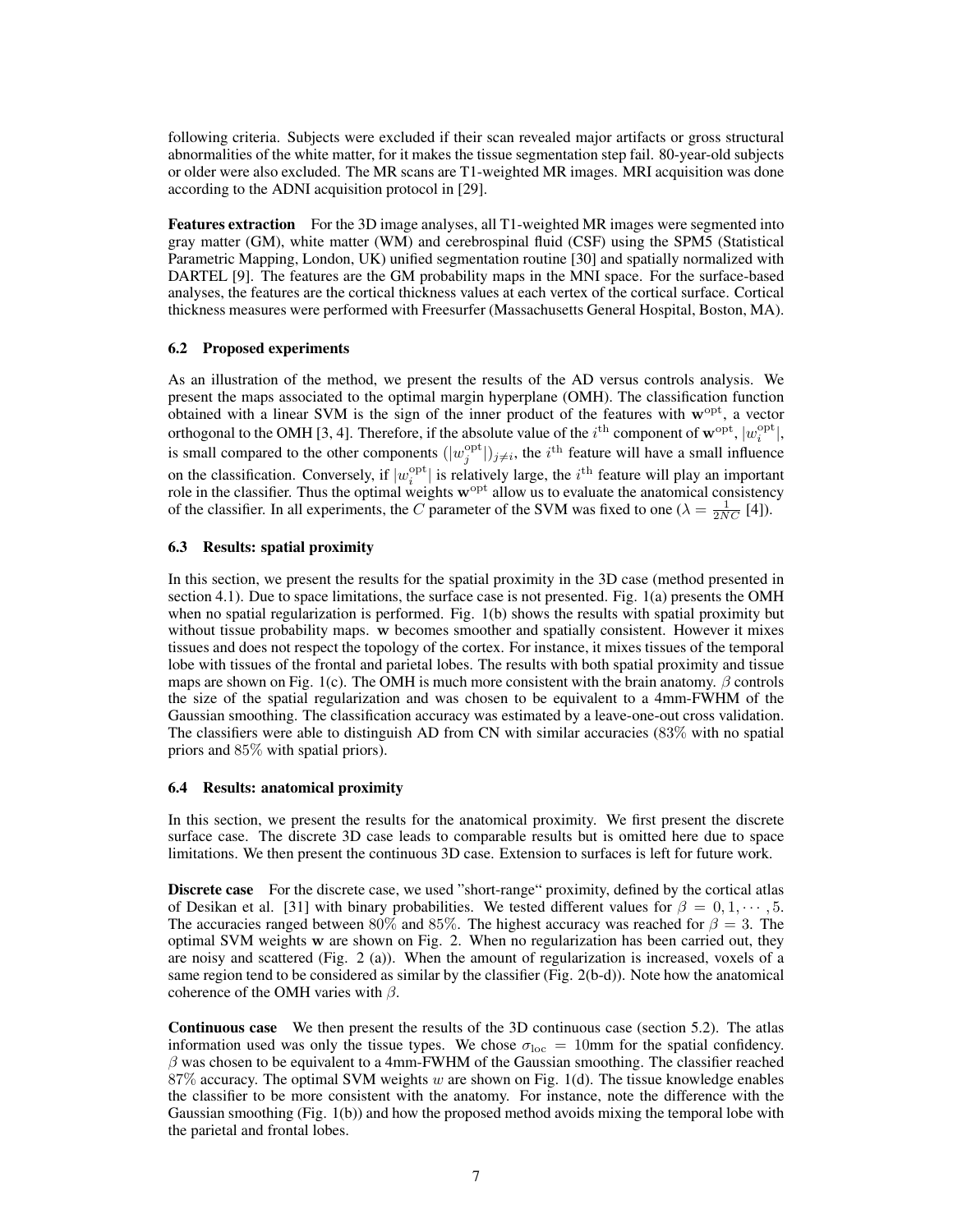

Figure 1: Normalized w coefficients: (a) no spatial prior, (b) spatial proximity: FWHM=4mm, (c) spatial proximity and tissues: FWHM∼4mm, (d) Fisher metric using tissue maps.



Figure 2: Normalized w of the left hemisphere when the SVM is regularized with a cortical atlas [31]: (a)  $\beta = 0$  (no prior), (b)  $\beta = 1$ , (c)  $\beta = 2$ , (d)  $\beta = 3$ .

# 7 Discussion

In this contribution, we proposed to use regularization operators to add spatial consistency to SVMs for brain image analysis. We show that this provides a flexible approach to model different types of proximity between the features. We proposed derivations for both 3D image features, such as tissue maps, or surface characteristics, such as cortical thickness. We considered two different types of formulations: a discrete viewpoint in which the proximity is encoded via a graph, and a continuous viewpoint in which the data lies on a Riemannian manifold. In particular, the latter viewpoint is useful for surface cases because it overcomes problems due to surface parameterization. This paper introduced two different types of proximity. We first considered the case of regularization based on spatial proximity, which results in spatially consistent OMH making their anatomical interpretation more meaningful. We then considered a different type of proximity which allows modeling higherlevel knowledge, which we call anatomical proximity. In this model, two voxels are considered close if they belong to the same brain network. For example, two voxels can be close if they belong to the same anatomical region. This can be seen as a "short-range" connectivity. Another example is that of "long-range" proximity which models the fact that distant voxels can be anatomically connected, through white matter tracts, or functionally connected, based on fMRI networks.

Preliminary evaluation was performed on 30 patients with AD and 30 age-matched controls. The results demonstrate that the proposed approaches allow obtaining spatially and anatomically coherent discrimination patterns. In particular, the obtained hyperplanes are largely consistent with the neuropathology of AD, with highly discriminant features in the medial temporal lobe, as well as lateral temporal, parietal associative and frontal areas. As for the classification results, they were comparable to those reported in the literature for AD classification (e.g. [5, 8, 7]). The use of regularization did not substantially improve the accuracy. However, the most important point is that the proposed approach makes the results more consistent with the anatomy, making their interpretation more meaningful.

Finally, it should be noted that the proposed approach is not specific to structural MRI, and can be applied to other pathologies and other types of data (e.g. functional or diffusion-weighted MRI).

#### Acknowledgments

This work was supported by ANR (project HM-TC, number ANR-09-EMER-006). Data collection and sharing for this project was funded by the Alzheimer's Disease Neuroimaging Initiative (ADNI; Principal Investigator: Michael Weiner; NIH grant U01 AG024904). ADNI data are disseminated by the Laboratory of Neuro Imaging at the University of California, Los Angeles.